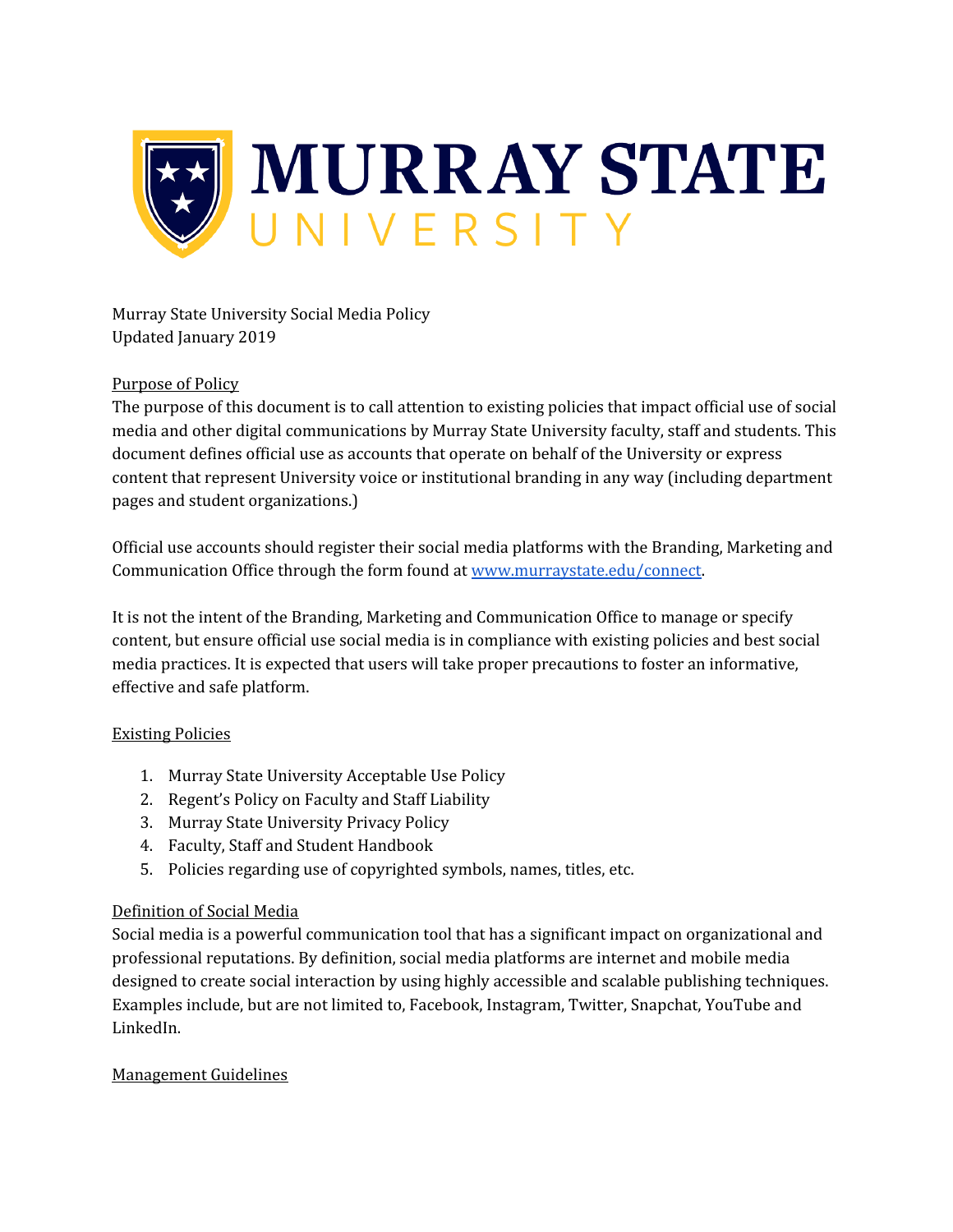This section applies to those posting on behalf of an official University unit. However, these guidelines may be helpful to anyone posting in any social media platform.

**Think twice before posting**: Privacy does not exist in the world of social media. Consider what could happen if an inaccurate or inappropriate post becomes widely viewed by University stakeholders; these posts can have a negative effect on both account administrators and the University. Search engines can reveal posts and comments years after they are created or deleted. If you would not say it at a conference or to a reporter, do not post it on social media. If you are unsure about creating a post or responding to a comment, contact the Branding, Marketing and Communication Office.

**Check your grammar**: Review all content for grammatical and spelling errors. In addition, follow the University's official and updated style guidelines at murraystate.edu/toolkit. If you need grammar, spelling or style assistance, contact the Branding, Marketing and Communication Office.

**Be respectful:** Understand that content contributed to a social media site could encourage comments or discussion of opposing ideas. Responses should be considered carefully in light of how they would reflect on the account administrators and the University. In most cases, no response is appropriate. If special cases present themselves, use discretion or contact the Branding, Marketing and Communication Office.

**Remember your audiences**: Be aware that a presence in the social media world is or easily can be made available to the public at large. This includes prospective students, current students, current employers, colleagues and peers. Consider your audience before publishing to ensure the post will not alienate, harm or provoke any of these groups.

**Photography:** Remember that photographs posted on social media sites can easily be saved by visitors and used without your consent. Most people will click on a picture before they will read information, so it is best to use images as often as possible. Call the Branding, Marketing and Communication Office for access to official University photos, which are available online to all University staff and faculty.

**Administration:** It is best to have more than one administrator assigned to each social media platform. When a person is no longer working with your unit, or their responsibilities change within your unit, immediately delete them as an

administrator from the account. If they were the only administrator of an account, you should immediately change login information or delete them from administration.

**Personal Posts:** Identify your views as your own. If you identify yourself as a Murray State University faculty or staff member online, it should be clear the views expressed are not necessarily those of the institution.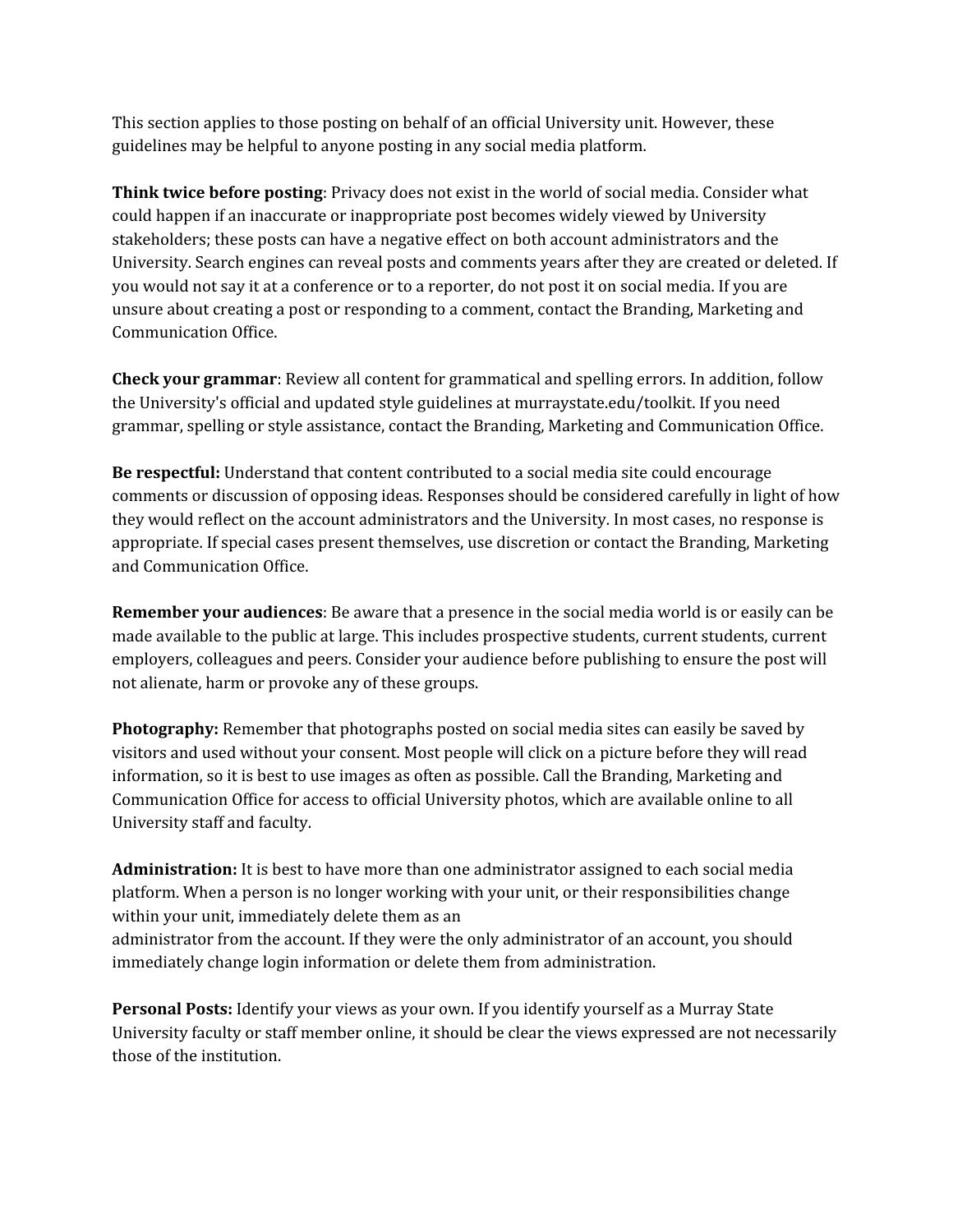**Profanity:** For any platforms allowing a profanity filter setting, the filter should be set at its strongest setting. If, for some reason, a comment or post is not filtered but does contain profanity, the unit has the right to delete the comment or post. Please contact the Branding, Marketing and Communication Office if there are questions concerning profanity.

# **\*For more best practices and platform information, please refer to the Murray State University Social Media Best Practices Handbook.**

## Administrator Responsibilities

If you post on behalf of an official University unit or organization, the following policies must be adhered to (in addition to all policies and best practices listed above):

**Register your accounts**: Departments or University units that have a social media page, or would like to start one, should contact the social media specialist in the Branding, Marketing and Communication Office at 270-809-2798 or bbohannan@murraystate.edu. You will then be asked to fill out a form to register your accounts. All institutional pages must have an appointed employee who will be responsible for the social media content, even if a student or another employee is assisting in managing the account.

**Have a plan:** Departments should consider their messages, audiences and goals, as well as a strategy for keeping information on social media sites up-to-date, relevant and accurate. The social media specialist in the Branding, Marketing and Communication Office can assist and advise you with your social media planning. You should not create your accounts until you have a plan for what you will be using the accounts for. Do not create additional accounts for your unit or organization without approval from the Branding, Marketing and Communication Office.

**Protect the institutional voice and brand**: Posts on social media sites should protect the University's institutional voice by remaining professional in tone and in good taste. Each unit should protect the University brand, but no individual unit should construe its social media site as representing the University as a whole. Consider this when naming pages or accounts, selecting a profile picture or icon and selecting content to post. Names, profile images and posts should all be clearly linked to the particular department or unit rather than to the institution as a whole. Official university branding is provided to all units by the Branding, Marketing and Communication Office.

**Link back to the university**: Whenever possible, link back to Murray State websites, accounts or information. Ideally, posts should be brief and redirect a visitor to relevant information. When linking to a news article about Murray State University, check first to see whether you can link to a release on Murray State University's news site, The Blue & Gold (msublueandgold.org), instead of another media outlet.

# **Moderate Comments and Discussions:**

By their nature, social networking sites are participatory and involve sharing among multiple users. However, it is important to monitor live discussions for off-topic or abusive comments. Whenever